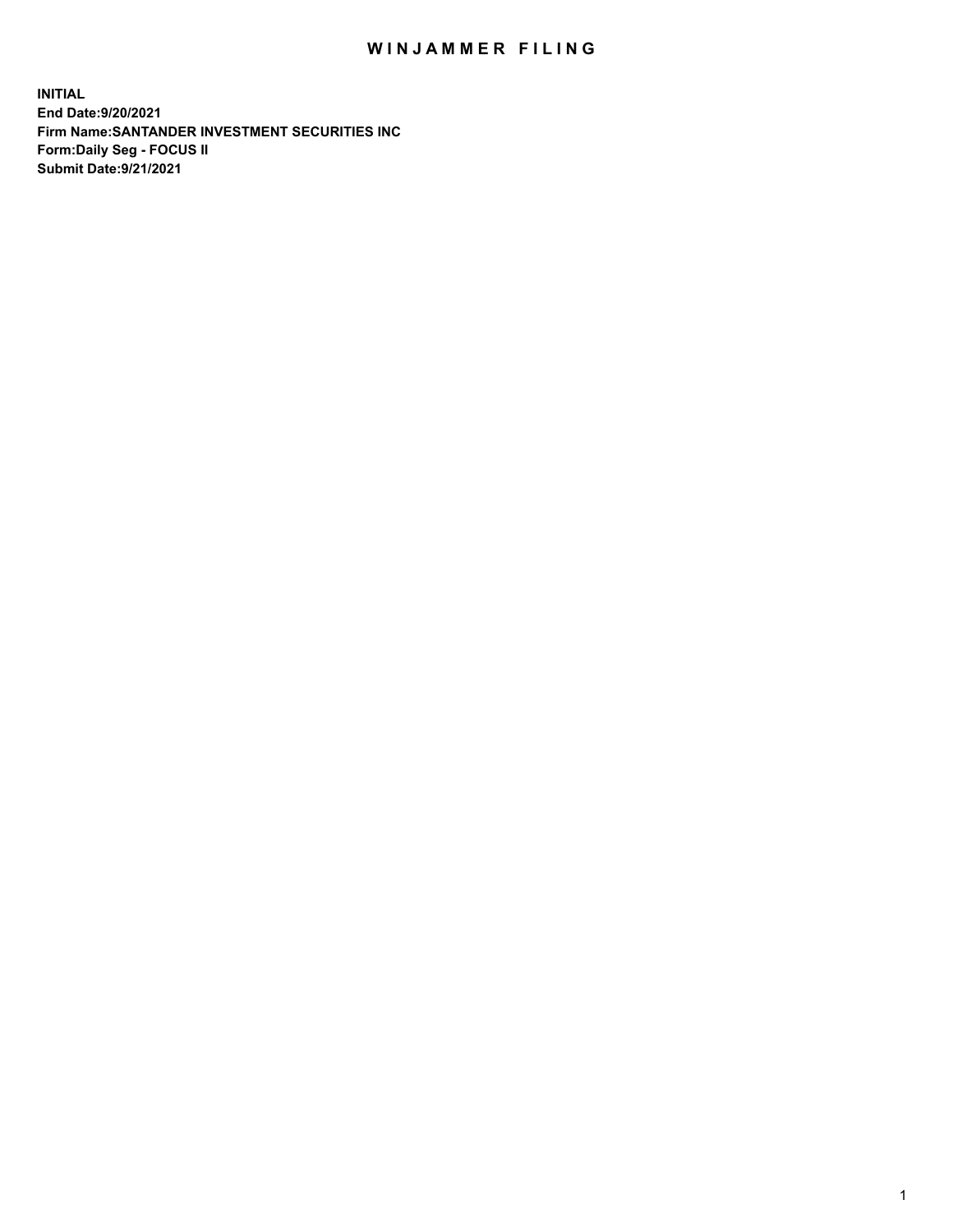**INITIAL End Date:9/20/2021 Firm Name:SANTANDER INVESTMENT SECURITIES INC Form:Daily Seg - FOCUS II Submit Date:9/21/2021 Daily Segregation - Cover Page**

| Name of Company<br><b>Contact Name</b>                                            | <b>SANTANDER INVESTMENT</b><br><b>SECURITIES INC</b><br><b>Richard Ro</b> |
|-----------------------------------------------------------------------------------|---------------------------------------------------------------------------|
|                                                                                   |                                                                           |
| <b>Contact Phone Number</b>                                                       | (212) 350-3662                                                            |
| <b>Contact Email Address</b>                                                      | richard.ro@santander.us                                                   |
| FCM's Customer Segregated Funds Residual Interest Target (choose one):            |                                                                           |
| a. Minimum dollar amount: ; or                                                    | <u>70,000,000</u>                                                         |
| b. Minimum percentage of customer segregated funds required:% ; or                | $\overline{\mathbf{0}}$                                                   |
| c. Dollar amount range between: and; or                                           | 0 <sub>0</sub>                                                            |
| d. Percentage range of customer segregated funds required between:% and%.         | 0 <sub>0</sub>                                                            |
| FCM's Customer Secured Amount Funds Residual Interest Target (choose one):        |                                                                           |
| a. Minimum dollar amount: ; or                                                    | $\frac{0}{0}$                                                             |
| b. Minimum percentage of customer secured funds required:% ; or                   |                                                                           |
| c. Dollar amount range between: and; or                                           | 0 <sub>0</sub>                                                            |
| d. Percentage range of customer secured funds required between:% and%.            | 0 <sub>0</sub>                                                            |
| FCM's Cleared Swaps Customer Collateral Residual Interest Target (choose one):    |                                                                           |
| a. Minimum dollar amount: ; or                                                    |                                                                           |
| b. Minimum percentage of cleared swaps customer collateral required:% ; or        | $\frac{0}{0}$                                                             |
| c. Dollar amount range between: and; or                                           | 0 <sub>0</sub>                                                            |
| d. Percentage range of cleared swaps customer collateral required between:% and%. | 00                                                                        |

Attach supporting documents CH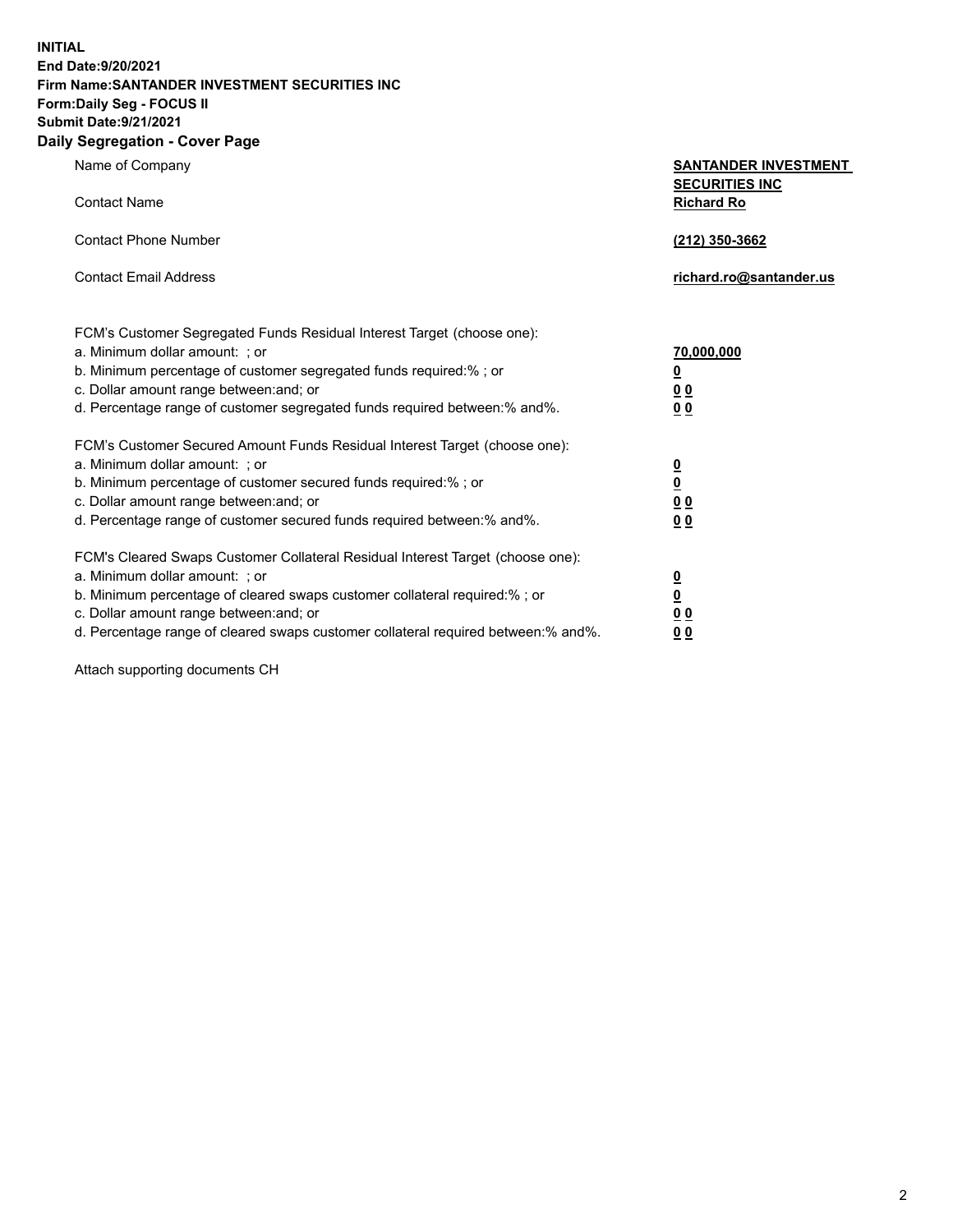**INITIAL End Date:9/20/2021 Firm Name:SANTANDER INVESTMENT SECURITIES INC Form:Daily Seg - FOCUS II Submit Date:9/21/2021 Daily Segregation - Secured Amounts**

|     | Foreign Futures and Foreign Options Secured Amounts                                         |                   |
|-----|---------------------------------------------------------------------------------------------|-------------------|
|     | Amount required to be set aside pursuant to law, rule or regulation of a foreign            | $0$ [7305]        |
|     | government or a rule of a self-regulatory organization authorized thereunder                |                   |
| 1.  | Net ledger balance - Foreign Futures and Foreign Option Trading - All Customers             |                   |
|     | A. Cash                                                                                     | $0$ [7315]        |
|     | B. Securities (at market)                                                                   | 0[7317]           |
| 2.  | Net unrealized profit (loss) in open futures contracts traded on a foreign board of trade   | $0$ [7325]        |
| 3.  | Exchange traded options                                                                     |                   |
|     | a. Market value of open option contracts purchased on a foreign board of trade              | $0$ [7335]        |
|     | b. Market value of open contracts granted (sold) on a foreign board of trade                | $0$ [7337]        |
| 4.  | Net equity (deficit) (add lines 1. 2. and 3.)                                               | $0$ [7345]        |
| 5.  | Account liquidating to a deficit and account with a debit balances - gross amount           | $0$ [7351]        |
|     | Less: amount offset by customer owned securities                                            | 0 [7352] 0 [7354] |
| 6.  | Amount required to be set aside as the secured amount - Net Liquidating Equity              | $0$ [7355]        |
|     | Method (add lines 4 and 5)                                                                  |                   |
| 7.  | Greater of amount required to be set aside pursuant to foreign jurisdiction (above) or line | $0$ [7360]        |
|     | 6.                                                                                          |                   |
|     | FUNDS DEPOSITED IN SEPARATE REGULATION 30.7 ACCOUNTS                                        |                   |
| 1.  | Cash in banks                                                                               |                   |
|     | A. Banks located in the United States                                                       | $0$ [7500]        |
|     | B. Other banks qualified under Regulation 30.7                                              | 0 [7520] 0 [7530] |
| 2.  | Securities                                                                                  |                   |
|     | A. In safekeeping with banks located in the United States                                   | $0$ [7540]        |
|     | B. In safekeeping with other banks qualified under Regulation 30.7                          | 0 [7560] 0 [7570] |
| 3.  | Equities with registered futures commission merchants                                       |                   |
|     | A. Cash                                                                                     | $0$ [7580]        |
|     | <b>B.</b> Securities                                                                        | $0$ [7590]        |
|     | C. Unrealized gain (loss) on open futures contracts                                         | $0$ [7600]        |
|     | D. Value of long option contracts                                                           | $0$ [7610]        |
|     | E. Value of short option contracts                                                          | 0 [7615] 0 [7620] |
| 4.  | Amounts held by clearing organizations of foreign boards of trade                           |                   |
|     | A. Cash                                                                                     | $0$ [7640]        |
|     | <b>B.</b> Securities                                                                        | $0$ [7650]        |
|     | C. Amount due to (from) clearing organization - daily variation                             | $0$ [7660]        |
|     | D. Value of long option contracts                                                           | $0$ [7670]        |
|     | E. Value of short option contracts                                                          | 0 [7675] 0 [7680] |
| 5.  | Amounts held by members of foreign boards of trade                                          |                   |
|     | A. Cash                                                                                     | $0$ [7700]        |
|     | <b>B.</b> Securities                                                                        | $0$ [7710]        |
|     | C. Unrealized gain (loss) on open futures contracts                                         | $0$ [7720]        |
|     | D. Value of long option contracts                                                           | $0$ [7730]        |
|     | E. Value of short option contracts                                                          | 0 [7735] 0 [7740] |
| 6.  | Amounts with other depositories designated by a foreign board of trade                      | $0$ [7760]        |
| 7.  | Segregated funds on hand                                                                    | $0$ [7765]        |
| 8.  | Total funds in separate section 30.7 accounts                                               | $0$ [7770]        |
| 9.  | Excess (deficiency) Set Aside for Secured Amount (subtract line 7 Secured Statement         | 0 [7380]          |
|     | Page 1 from Line 8)                                                                         |                   |
| 10. | Management Target Amount for Excess funds in separate section 30.7 accounts                 | $0$ [7780]        |
| 11. | Excess (deficiency) funds in separate 30.7 accounts over (under) Management Target          | $0$ [7785]        |
|     |                                                                                             |                   |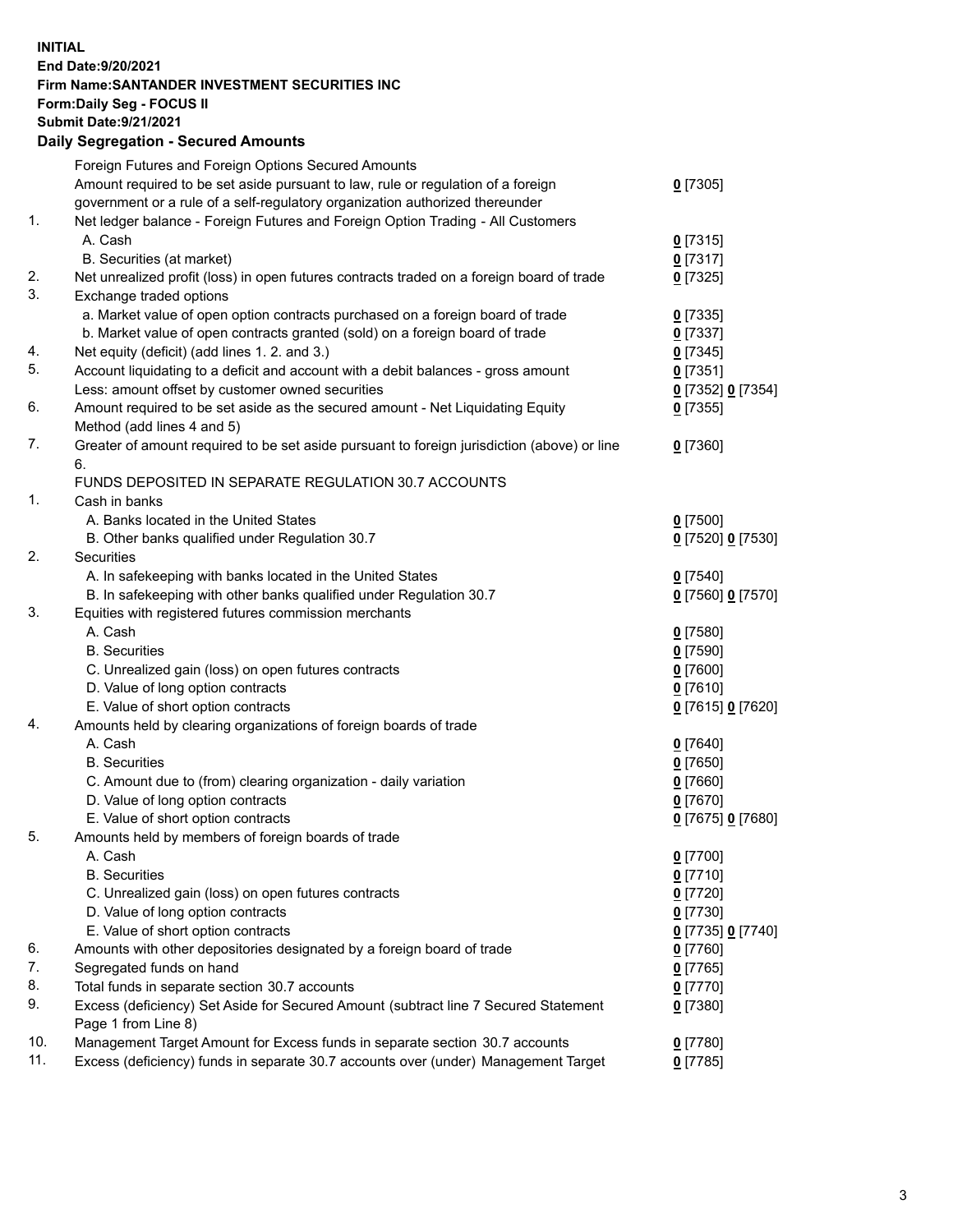| <b>INITIAL</b> |                                                                                                            |                                           |
|----------------|------------------------------------------------------------------------------------------------------------|-------------------------------------------|
|                | End Date: 9/20/2021<br><b>Firm Name: SANTANDER INVESTMENT SECURITIES INC</b>                               |                                           |
|                |                                                                                                            |                                           |
|                | <b>Form:Daily Seg - FOCUS II</b><br><b>Submit Date: 9/21/2021</b>                                          |                                           |
|                |                                                                                                            |                                           |
|                | Daily Segregation - Segregation Statement                                                                  |                                           |
|                | SEGREGATION REQUIREMENTS(Section 4d(2) of the CEAct)                                                       |                                           |
| 1.             | Net ledger balance                                                                                         |                                           |
|                | A. Cash                                                                                                    | 2,845,864,827 [7010]                      |
|                | B. Securities (at market)                                                                                  | $0$ [7020]                                |
| 2.             | Net unrealized profit (loss) in open futures contracts traded on a contract market                         | -697,497,194 [7030]                       |
| 3.             | Exchange traded options                                                                                    |                                           |
|                | A. Add market value of open option contracts purchased on a contract market                                | 44,921,094 [7032]                         |
|                | B. Deduct market value of open option contracts granted (sold) on a contract market                        | -28,544,693 [7033]                        |
| 4.             | Net equity (deficit) (add lines 1, 2 and 3)                                                                | 2,164,744,034 [7040]                      |
| 5.             | Accounts liquidating to a deficit and accounts with                                                        |                                           |
|                | debit balances - gross amount                                                                              | $0$ [7045]                                |
|                | Less: amount offset by customer securities                                                                 | 0 [7047] 0 [7050]                         |
| 6.             | Amount required to be segregated (add lines 4 and 5)                                                       | 2,164,744,034 [7060]                      |
|                | FUNDS IN SEGREGATED ACCOUNTS                                                                               |                                           |
| 7.             | Deposited in segregated funds bank accounts                                                                |                                           |
|                | A. Cash                                                                                                    | 140,217,648 [7070]                        |
|                | B. Securities representing investments of customers' funds (at market)                                     | $0$ [7080]                                |
|                | C. Securities held for particular customers or option customers in lieu of cash (at                        | $0$ [7090]                                |
|                | market)                                                                                                    |                                           |
| 8.             | Margins on deposit with derivatives clearing organizations of contract markets                             |                                           |
|                | A. Cash                                                                                                    | 2,056,284,516 [7100]                      |
|                | B. Securities representing investments of customers' funds (at market)                                     | $0$ [7110]                                |
|                | C. Securities held for particular customers or option customers in lieu of cash (at                        | $0$ [7120]                                |
| 9.             | market)                                                                                                    |                                           |
| 10.            | Net settlement from (to) derivatives clearing organizations of contract markets<br>Exchange traded options | 24,653,049 [7130]                         |
|                |                                                                                                            |                                           |
|                | A. Value of open long option contracts<br>B. Value of open short option contracts                          | 44,921,094 [7132]<br>$-28,544,693$ [7133] |
| 11.            | Net equities with other FCMs                                                                               |                                           |
|                | A. Net liquidating equity                                                                                  | $0$ [7140]                                |
|                | B. Securities representing investments of customers' funds (at market)                                     | $0$ [7160]                                |
|                | C. Securities held for particular customers or option customers in lieu of cash (at                        | $0$ [7170]                                |
|                | market)                                                                                                    |                                           |
| 12.            | Segregated funds on hand                                                                                   | $0$ [7150]                                |
| 13.            | Total amount in segregation (add lines 7 through 12)                                                       | 2,237,531,614 [7180]                      |
| 14.            | Excess (deficiency) funds in segregation (subtract line 6 from line 13)                                    | 72,787,580 [7190]                         |
| 15.            | Management Target Amount for Excess funds in segregation                                                   | 70,000,000 [7194]                         |
| 16.            | Excess (deficiency) funds in segregation over (under) Management Target Amount                             | 2,787,580 [7198]                          |
|                | <b>Excess</b>                                                                                              |                                           |